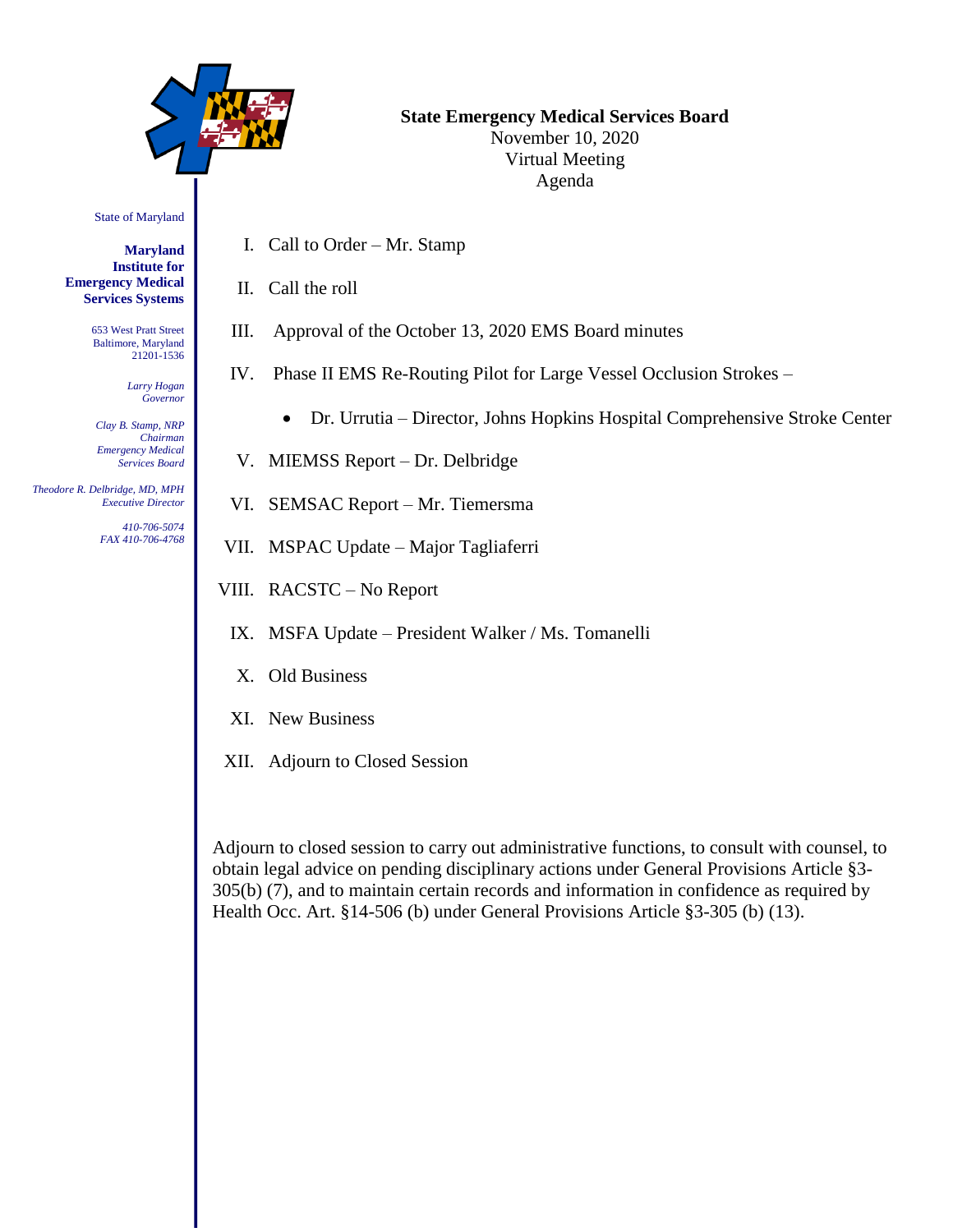

State of Maryland

**Maryland Institute for Emergency Medical Services Systems**

> 653 West Pratt Street Baltimore, Maryland 21201-1536

> > *Larry Hogan Governor*

*Clay B. Stamp, NRP Chairman Emergency Medical Services Board*

 *Theodore R. Delbridge, MD, MPH Executive Director*

> *410-706-5074 FAX 410-706-4768*

### **State Emergency Medical Services Board November 10, 2020 Via Video Conference Call Only Minutes**

# **Board Members Present:**

Clay Stamp, Chairperson; Sherry Adams, Vice Chairperson; Stephan Cox; William J. Frohna, MD; Dany Westerband, MD; James Scheulen, PA; Sally Showalter, RN; Wayne Tiemersma; Mary Alice Vanhoy, RN; Dean E. Albert Reece, MD, MSN

**OAG**: Mr. Magee; Ms. Sette

**RACSTC**: Ms. Doyle; Dr. Snedeker

**MSFA**: Ms. Tomanelli; 2nd VP McCrea

**MSPAC:** Major Tagliaferri

**Others Present:** Christopher Montera, MHL, NRP – Director of State and Federal Business - ESO

**MIEMSS**: Dr. Delbridge; Ms. Gainer; Ms. Abramson; Ms. Aycock; Mr. Bilger; Ms. Byrd; Mr. Brown; Ms. Chervon; Dr. Chizmar; Mr. Fiackos; Mr. Huggins; Mr. Legore; Mr. Linthicum; Ms. Mays; Mr. Buckson; Mr. Naumann; Mr. Seaman; Ms. Goff

Chairman Stamp called the meeting to order at 9:00 am and called the roll.

Chairman Stamp said he and the Board thank the EMS System partners, Dr. Delbridge and the MIEMSS staff for their commitment and hard work ensuring Marylanders receive optimum healthcare during this challenging year.

Mr. Stamp asked for approval of the October 13, 2020, Board meeting minutes.

**ACTION: A motion was made by Dr. Westerband, seconded by Ms. Vanhoy, and unanimously approved by the Board to accept the October 13, 2020, minutes as written.**

# **MIEMSS REPORT**

# COVD-19 Updates

Dr. Delbridge said the number of acute care beds occupied by COVID-19 patients increased from 402 hospitalizations on October 13, 2020, to 763 this morning. Currently, hospitalized COVID patients account for approximately 9% of acute care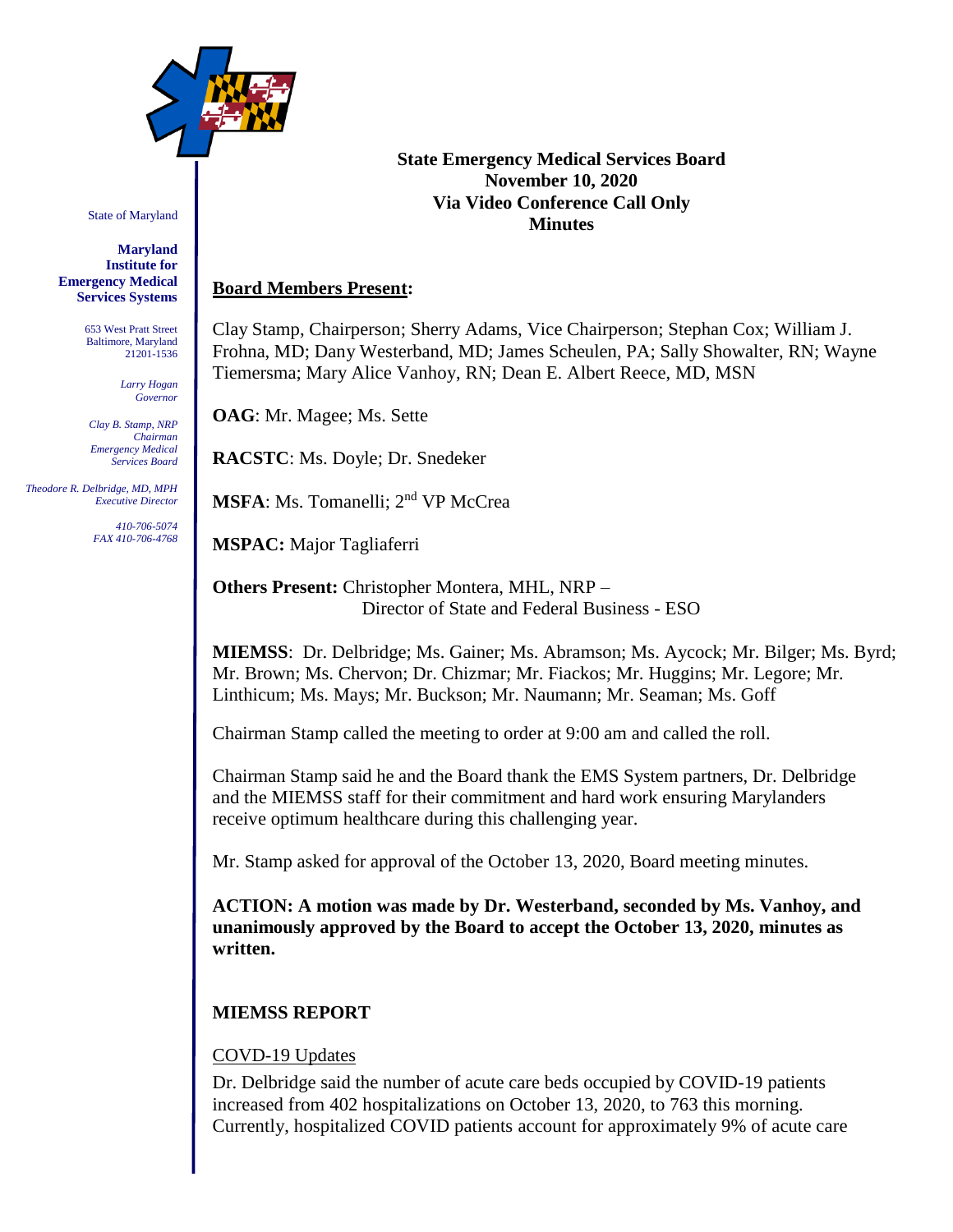patients and 15% of ICU patients. This is creating challenges in managing space for patients who need to be hospitalized.

MIEMSS continues to track the number of PUIs transported by EMS and the number of PUI contacts by EMS public safety and commercial services. Dr. Delbridge said that there is an approximate nine-day lag between the EMS encounter and increase in hospitalizations, i.e., hospitals experience an uptick nine days after there is an uptick in EMS COVID encounters.

Dr. Delbridge reminded everyone of the viral pandemic Triage Protocol. He said that EMS clinicians continue to follow the COVID-19 triage protocol for confirmed COVID patients. This is critically important as the number of COVID positive persons increases, so as to not overwhelm the healthcare system with COVID-19 patients who can convalesce at home.

# Yellow Alerts

Dr. Delbridge said the numbers of Yellow Alert hours has increased significantly and are near or above the number of Alert hours during the same period last year (October 2019). He added that hospitals are almost as busy as they were last year, and patients are backing up in the emergency department, which is affecting EMS.

#### ICU Clearinghouse

Dr. Delbridge said that MIEMSS has been asked to consider serving as an ICU bed clearinghouse to assist hospitals, especially those facilities that are not affiliated with a large healthcare system, by facilitating communications for the referral of patients needing ICU care from hospitals without sufficient ICU beds to other hospitals with ICU bed availability. He said that there are many moving parts to implementing this initiative. Dr. Delbridge added that an additional full-time position dedicated to the clearinghouse in EMRC would likely be needed.

Mr. Scheulen noted that patients still have the ability to refuse the recommended transfer to another facility. Dr. Delbridge said that options are being explored; but there is no easy solution at this time. A discussion on alternative care sites for COVID patients ensued.

#### OHCQ Investigations

Based on EMS system complaints, MIEMSS has learned of three EMTALA investigations related to EMS attempting to deliver patients to hospital emergency departments. MIEMSS is supportive of the ongoing investigations.

#### EMS Clinicians

Dr. Delbridge gave an update on the number of Provisional EMS licenses and certifications that have been issued and the number of provisional clinicians applying for full licensure/certification status. He said that the EMS workforce had grown with the addition of about 1000 provisionally licensed or certified EMS clinicians to Maryland. Conversion of provisional EMS clinicians to regular status is ongoing. Clinical Externs

Dr. Delbridge said that MIEMSS has processed over 700 Clinical Nurse Externs and 85 Clinical Respiratory Externs. These personnel augment the existing hospital workforce.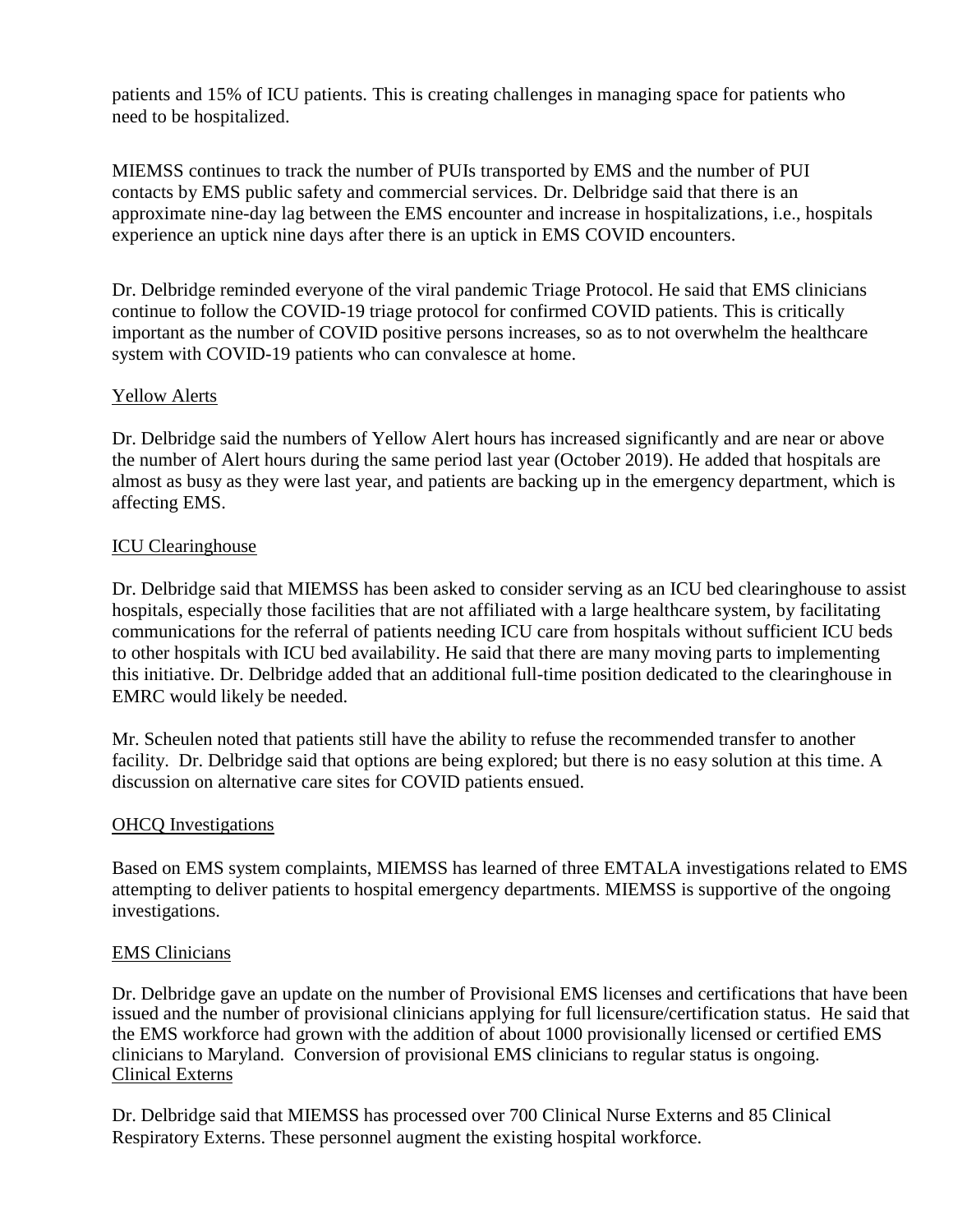# Emergency Service Transporter Supplemental Payment Program (ESPP)

Dr. Delbridge said Maryland Medicaid had submitted a State Plan Amendment to CMS, which, if approved, would create an ESPP program for public safety ambulance services. If approved, the program would allow eligible JEMSOPs to receive increased funding through a Federal match for certain qualifying expenditures. The CMS review process for the proposed amendment will likely take several months.

### Vision 2030

Dr. Delbridge said the EMS Plan Vision 2030 has been printed and is being mailed.

#### UM Prince George's Hospital Center

Dr. Delbridge said that UMPGHC requested to suspend their designation as Level III Perinatal Center. MIEMSS approved UMPGHC's request. The hospital anticipates using the upcoming months before their move into their new facility in 2021 to pursue an action plan for ensuring the high quality of care. UMPGHC understands that they will need to start a new perinatal designation process. In the interim, UMPGHC will operate as a Level II Perinatal Center.

#### Communications Upgrade Project

Dr. Delbridge said that the Communications Upgrade Project is on time and within budget. Currently, work is being conducted in Region 5.

#### Phase II EMS Re-Routing Pilot for Large Vessel Occlusion Strokes

Dr. Chizmar introduced Dr. Victor Urrutia, Associate Professor of Neurology, Director of the Comprehensive Stroke Center at Johns Hopkins Hospital, and PI for the research protocol. Dr. Chizmar said the research protocol examined the ambulance routing of patients experiencing ischemic stroke with a LAM score of 4 or 5. Last year, the research was expanded to a 30-minute drive time to a comprehensive stroke center or a thrombectomy capable stroke center.

Dr. Urrutia presented preliminary findings of the Phase II EMS re-routing pilot for large vessel occlusion strokes. He said organization of Stroke Systems of Care is essential for effective stroke treatment. The AHA Guidelines and Scientific Advisory recommends changes to EMS routing to increase access to mechanical thrombectomy. He gave an overview of number of cases reviewed and viability comparisons of drive times. He said the study concluded that implementation of LAMS-based EMS routing within a 30-minute travel time is feasible and safe. There were no instances of missed IVT due to being past the time window. EMS routing resulted in significantly faster times from last know well (LKW) to mechanical thrombectomy. Outcomes for thrombectomy were better for diverted compared to transferred patients; this did not reach statistical significance, likely due to small numbers.

Dr. Chizmar said that he submit a modified protocol, based on Dr. Urrutia's findings, to the Board for approval at a later date.

#### **SEMSAC REPORT**

SEMSAC Chairman, Mr. Tiemersma said that Dr. Urrutia also presented his research to SEMSAC.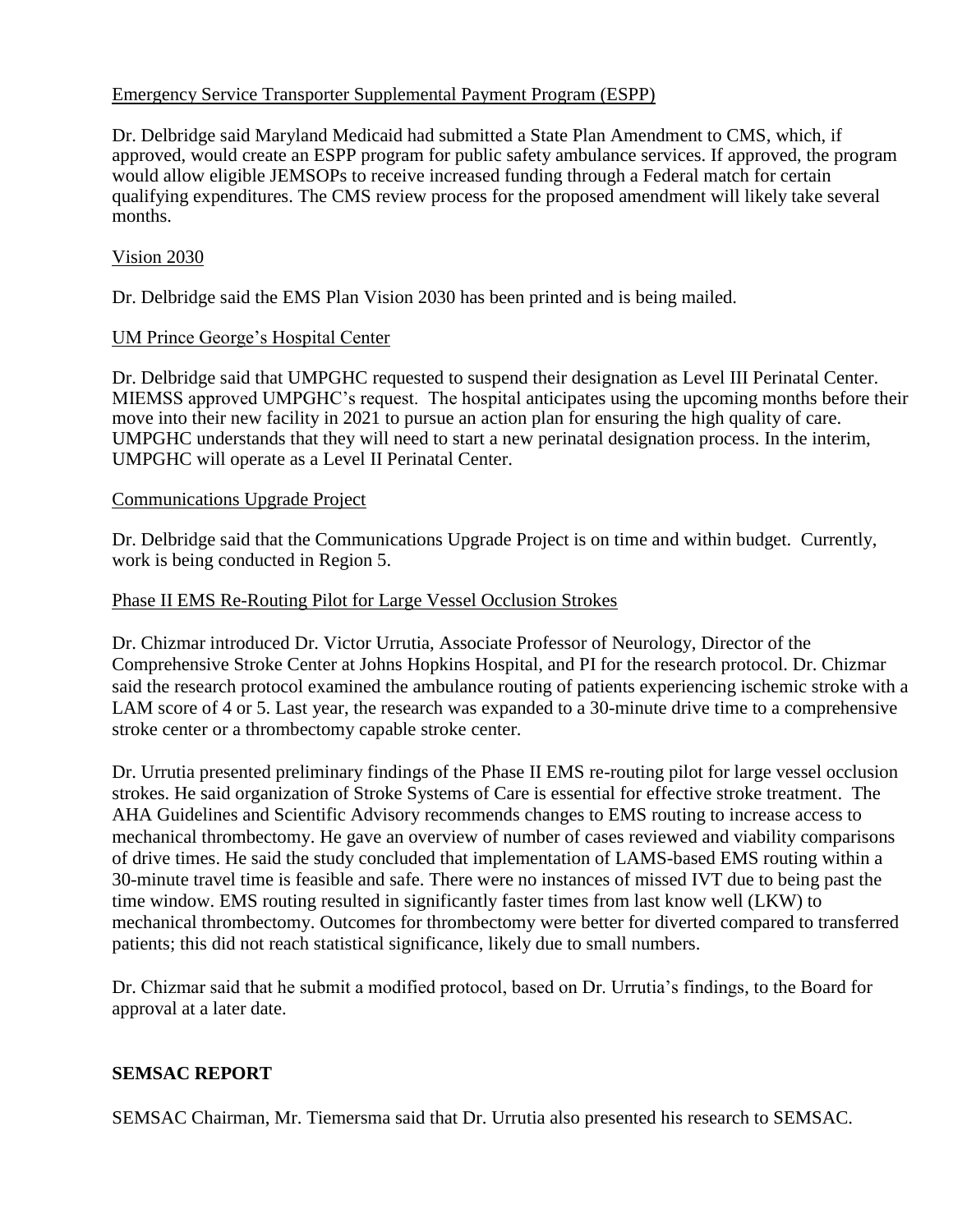The Regional Affairs Committee reported to SEMSAC that \$423,000 of the 50/50 grants were awarded. Approximately \$2,000 is being held in reserve to accommodate any price changing after the awards have been granted.

Mr. Tiemersma said that the election of Officers took place at the November 5, 2020 meeting. Mr. Tiemersma will continue as Chair pending the Governor's approval. Mr. Eric Smothers was voted-in as Vice Chairperson.

Mr. Tiemersma said that SEMSAC thanked outgoing Chairperson Karen Doyle for her service as SEMSAC Vice Chairperson for the last three years.

Mr. Tiemersma reported that the MIH Workgroup should have a deliverable for SEMSAC at the next meeting.

### **MSPAC REPORT**

A written report was distributed.

Major Tagliaferri said that MSPAC met with Ms. Abramson and DBM. He reported that the costs for a helicopter base and a helicopter have been restored to the budget requests.

Interviews for and hiring and/or transitioning of pilots and paramedics continues. Major Tagliaferri anticipates a few upcoming promotions within the Command.

Major Tagliaferri gave an update of the current fleet maintenance.

Major Tagliaferri said that Leonardo presented MSPAC with an achievement award for reaching 20,000 flight hours on its fleet of 10 AW139 helicopters.

Major Tagliaferri said that once the modeling tool portion of the Basing Study is completed, he will present the summary of findings to the Board and SEMSAC.

#### **MSFA**

Ms. Tomanelli thanked the EMS system partners, especially Dr. Delbridge and the MIEMSS team, for their hard work for getting out the COVID data in near real time. She said the MSFA is in the beginning stages of planning Convention 2021. It is unclear at this time whether it will be an in-person convention or virtual at this time. The MSFA is currently soliciting proposals for educational sessions to be held during the Convention.

# **OLD BUSINESS – N/A**

#### **NEW BUSINESS – N/A**

Chairman Stamp recognized the 245<sup>th</sup> anniversary of the United States Marine Corps.